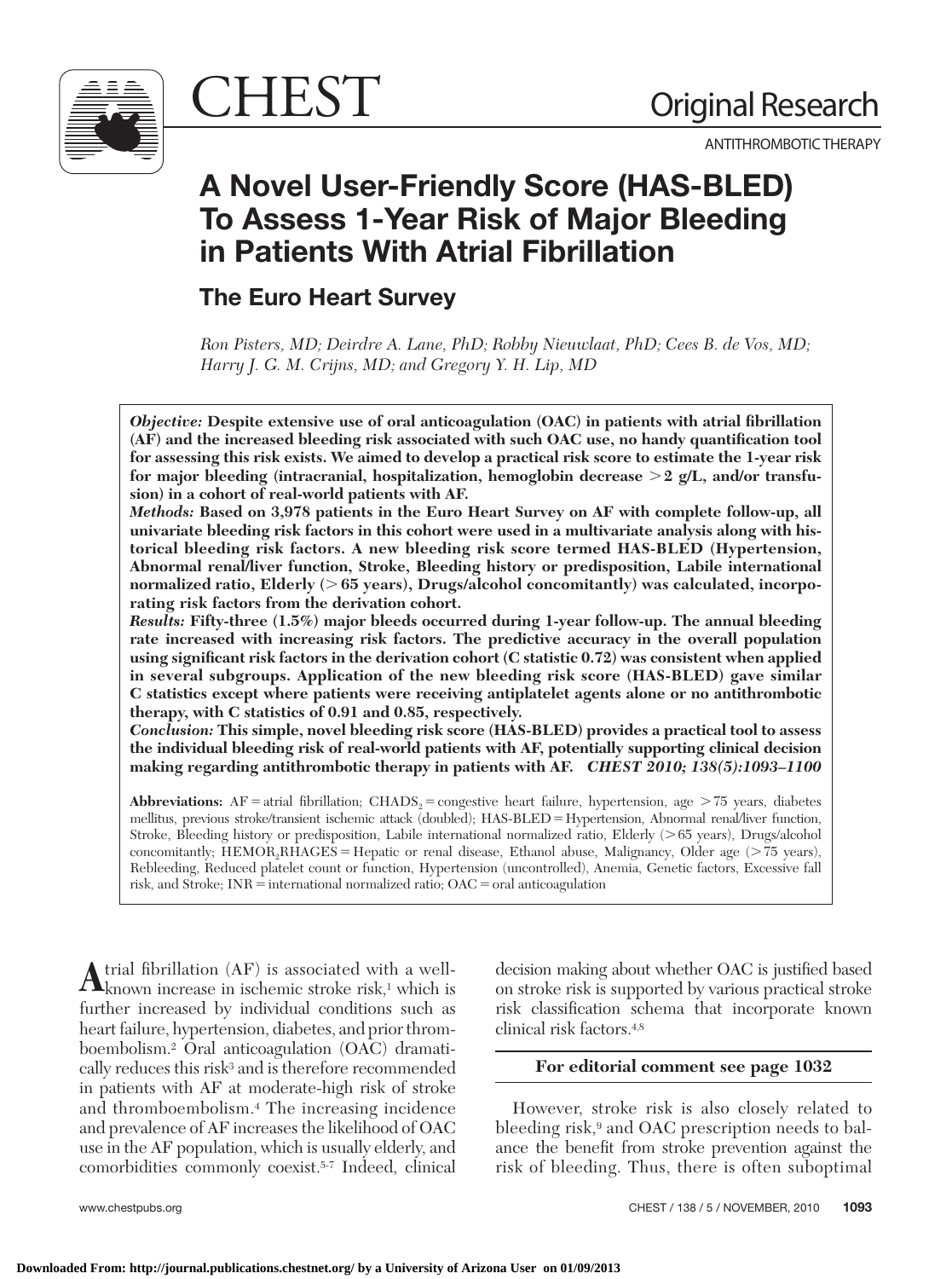implementation of thromboprophylaxis among patients with AF, 9,10 which may be partly due to the lack of a validated bleeding risk-stratification schema that is userfriendly.<sup>11-13</sup> This is further reflected by the absence of recommendations on bleeding risk assessment in current antithrombotic guidelines for AF management. 4,12 The available schemas estimating the risk of bleeding associated with use of OAC either do not focus on patients with AF in particular, 14,15 address a (very) specific subgroup among patients with  $AF$ ,<sup>16</sup> or incorporate routinely unavailable risk factors that also overlap significantly with stroke risk factors.<sup>17</sup> Furthermore, all published schema are based on historical cohorts of patients and consequently may not reflect advancements in medical care over time (for example, OAC monitoring) and treatment of underlying heart disease. 14-17 Our aim was to develop a practical risk score to estimate the 1-year risk of major bleeding (intracranial, hospitalization, hemoglobin decrease  $>$  2 g/L, and/or transfusion) in a contemporary, real-world cohort of patients with AF.

#### Materials and Methods

 We used the large population database of the prospective Euro Heart Survey on AF, with data collected between 2003 and 2004. A detailed study outline of the Euro Heart Survey on AF at baseline<sup>5</sup> and follow-up assessment<sup>18</sup> has been previously described. In summary, 5,333 ambulatory and hospitalized patients with AF from 182 university, nonuniversity, and specialized hospitals among 35 member countries of the European Society of Cardiology were enrolled. Patients had to be  $\geq 18$  years of age and have an ECG or Holter-proven diagnosis of AF during the qualifying admission or in the preceding year. A 1-year follow-up assessment was performed to determine survival and major adverse cardiovascular events, such as major bleeding. Medical records and/or medical information systems were used to populate the data set.

We defined major bleeding as any bleeding requiring hospitalization and/or causing a decrease in hemoglobin level of  $>2$  g/L and/or requiring blood transfusion that was not a hemorrhagic

**DOI: 10.1378/chest.10-0134** 

stroke. Hemorrhagic stroke was defined as a focal neurologic deficit of sudden onset, diagnosed by a neurologist, lasting  $>24$  h and caused by bleeding. Presence of chronic dialysis, renal transplantation, or serum creatinine  $\geq 200$   $\mu$ mol/L was classified as abnormal kidney function. Abnormal liver function was defined as chronic hepatic disease (eg, cirrhosis) or biochemical evidence of significant hepatic derangement (eg, bilirubin  $>2 \times$ upper limit of normal, in association with aspartate aminotransferase/alanine aminotransferase/alkaline phosphatase $>3\times$ upper limit normal, and so forth). Finally, valvular heart disease was defined as the presence of any regurgitation or gradient over a valve with hemodynamic significance and/or related symptoms.

#### *Statistical Analysis and Design of a New Bleeding Risk Score*

 Data analysis was performed with SPSS, version 16.0 (SPSS Inc., Chicago, IL). The presence of any differences between the groups with and without major bleeding during 1-year follow-up was tested by Fisher exact test for categorical variables and by independent samples *t* test for continuous variables.

All potential bleeding risk factors identified from the univariate analyses of the derivation cohort with a  $P$  value  $\lt$ .10  $(age > 65 years, female sex, diabetes mellitus, heart failure, COPD,$ valvular heart disease, kidney failure, prior major bleeding episode, and clopidogrel use), were used in the multivariate logistic regression analyses along with more historical bleeding risk factors: OAC, alcohol use, and hypertension. We disregarded thyroid disease  $(P = .039)$  because of difficulties with interpretation (only  $n = 10$  bleeding events), and this had not been identified as a bleeding risk in prior systematic reviews.<sup>11-13</sup> Given the persistent nature of the evidence of OAC, hypertension,  $age > 65 years$ , renal failure, alcohol abuse, and prior major bleed as bleeding risk factors, these variables were kept in the model at all times. The other, less strongly linked variables were removed stepwise from the model when the  $P$  value was  $> 0.10$ . Variables with  $P < .05$  in the final model were considered to be significant contributors and were checked for interaction effects, which did not exist.

 In recognition of the limited number of major bleeds and relatively short follow-up period in the Euro Heart Survey on AF, we also added consistent risk factors for major bleeding (stroke, alcohol use, systolic  $BP > 160$  mm Hg, and so forth) identified in recent systematic reviews<sup>11,13</sup> to use the data from the derivation cohort to test a new bleeding risk score in a final statistical model, accepting the lack of statistical significance of some variables in our derivation cohort. For each of the variables in the final model the regression coefficient, net OR, and its 95% CI and *P* value are reported (Table 1). We then calculated the C statistic as a measure of the predictive accuracy of the model incorporating bleeding risk factors from the derivation cohort (that is, prior major bleeding, age  $>65$  years, clopidogrel use, and kidney failure), where, based on their respective multivariate regression coefficients, two points were awarded for prior major bleeding and one point for each of the other bleeding risk factors. In addition, we report the C statistics in a subgroup analysis of individuals discharged with OAC monotherapy, OAC combined with an antiplatelet drug, an antiplatelet drug alone, or no antithrombotic therapy.

 A new bleeding risk score (termed HAS-BLED) was calculated, incorporating risk factors from the derivation cohort as well as significant risk factors for major bleeding found in the literature from systematic reviews. 11,13 HAS-BLED is an acronym for hypertension (uncontrolled,  $> 160$  mm Hg systolic), abnormal renal/ liver function (one point for presence of renal or liver impairment, maximum two points), stroke (previous history, particularly lacunar), bleeding history or predisposition (anemia), labile international normalized ratio (INR) (ie, therapeutic time in range  $< 60\%$ ), elderly  $($  > 65 years), drugs/alcohol concomitantly (antiplatelet

Manuscript received January 17, 2010; revision accepted March 1, 2010.

Affiliations: From the Department of Cardiology (Drs Pisters, Nieuwlaat, de Vos, and Crijns), Maastricht University Medical Centre, Maastricht, The Netherlands; and the University of Birmingham Centre for Cardiovascular Sciences (Drs Lane and Lip), City Hospital, Birmingham, England.

**Funding/Support:** The Euro Heart Survey has as industry sponsors the main sponsor, AstraZeneca; major sponsor, Sanofi -Aventis; and sponsor, Eucomed. Funding institutions are the Austrian Heart Foundation, Austrian Society of Cardiology, French Federation of Cardiology, Hellenic Cardiological Society, Netherlands Heart Foundation, Portuguese Society of Cardiology, Spanish Cardiac Society, Swedish Heart and Lung Foundation, and individual centers.

**Correspondence to:** Gregory Y. H. Lip, MD, University of Birmingham Centre for Cardiovascular Sciences, City Hospital, Birmingham B18 7QH, England; e-mail: g.y.h.lip@bham.ac.uk

**<sup>© 2010</sup> American College of Chest Physicians.** Reproduction of this article is prohibited without written permission from the American College of Chest Physicians (http://www.chestpubs.org/ site/misc/reprints.xhtml).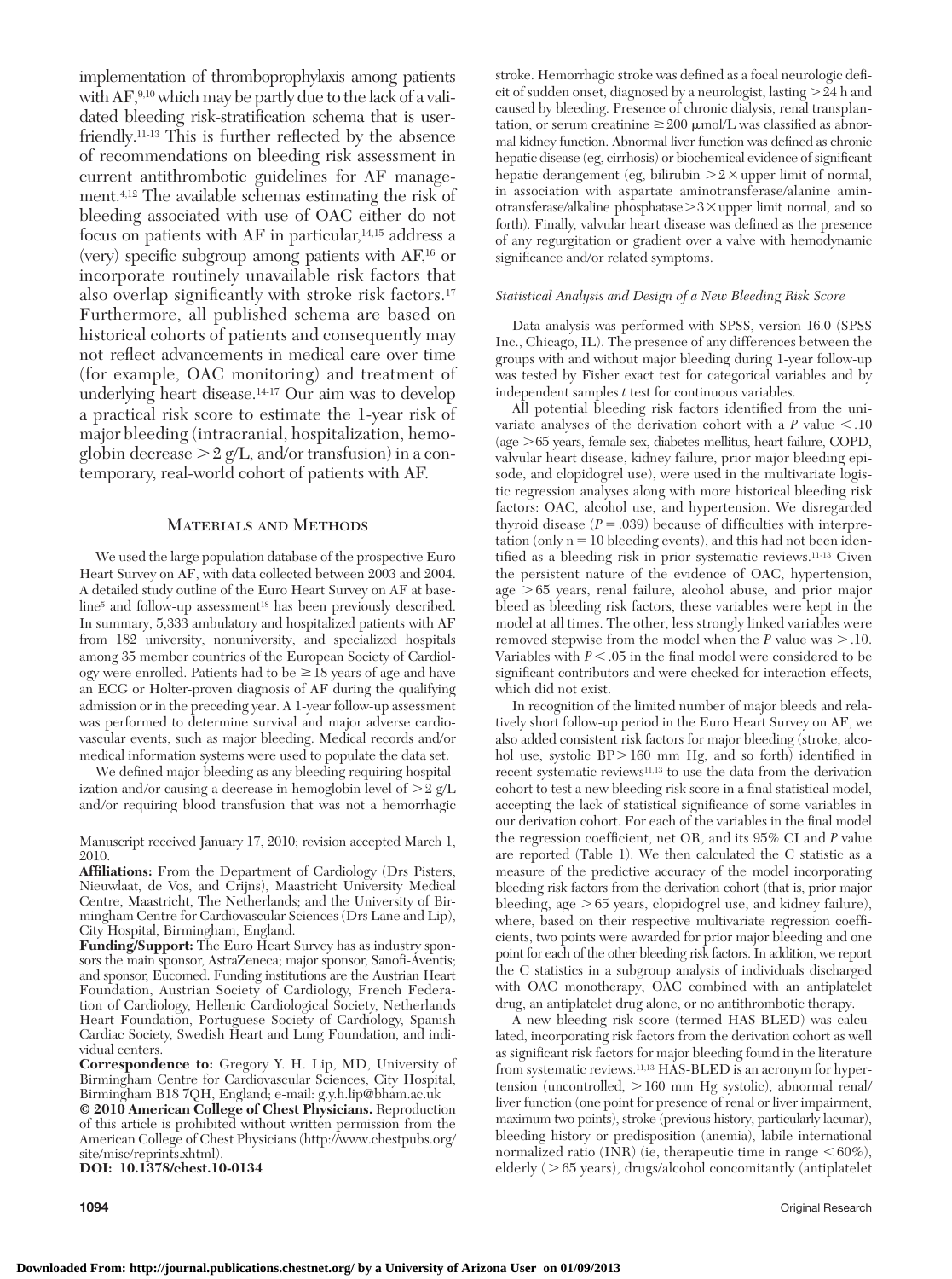**Table 1***— Clinical Risk Factors for Major Bleeding Within 1 Year in Patients With Atrial Fibrillation Enrolled in the Euro Heart Survey* 

| Risk Factor                     | MV Regression<br>Coefficient | Event Rate With<br>Risk Factor | Event Rate Without<br>Risk Factor | Univariate<br>P Value | OR (95% CI)         | MV P Value |
|---------------------------------|------------------------------|--------------------------------|-----------------------------------|-----------------------|---------------------|------------|
| Systolic $BP > 160$ mm $Hg$     | $-0.52$                      | 4(1.0)                         | 11(1.4)                           | .515                  | $0.60(0.21-1.72)$   | .337       |
| Kidney failure                  | 1.05                         | 10(5.4)                        | 43(1.3)                           | < 0.001               | $2.86(1.33-6.18)$   | .007       |
| Stroke                          | $-0.44$                      | 4(2.1)                         | 48(1.5)                           | .532                  | $0.94(0.32 - 2.86)$ | .940       |
| Prior major bleeding            | 2.02                         | 9(14.8)                        | 44(1.3)                           | < 0.001               | 7.51 (3.00-18.78)   | < 0.001    |
| $Age > 65$ y                    | 0.98                         | 42(2.3)                        | 11(0.7)                           | < 0.001               | $2.66(1.33-5.32)$   | .007       |
| Antiplatelet agent <sup>a</sup> | $-0.22$                      | 5(3.4)                         | 46(1.4)                           | .066                  | $0.81(0.43-1.51)$   | .504       |
| Alcohol use <sup>b</sup>        | $-16.80$                     | 10(1.6)                        | 31(1.9)                           | 1.000                 | 0.00(0.00)          | .996       |

 $MV = multivariate$ .

a Aspirin or clopidogrel.

 $b > 8$  U/wk.

agents, nonsteroidal antiinflammatory drugs; one point for drugs plus one point for alcohol excess, maximum two points) as shown in Table 2 .

 In order to compare the predictive accuracy of our novel bleed risk score (HAS-BLED) with the previously proposed HEMOR<sub>3</sub>RHAGES (Hepatic or renal disease, Ethanol abuse, Malignancy, Older age [>75 years], Rebleeding, Reduced platelet count or function, Hypertension [uncontrolled], Anemia, Genetic factors, Excessive fall risk, and Stroke) scheme, patients were classified accordingly<sup>17</sup>; however, we considered "uncontrolled hypertension" to be  $> 160$  mm Hg systolic, a "history of malignancy" to be similar to "current malignancy," and we classified  $\geq$ 8 units alcoholic consumption per week as "ethanol abuse." Relevant genetic and laboratory data (required for calculation of the  $HEMOR_2RHAGES$  schema), apart from serum creatinine, were not available for the Euro Heart Survey on AF cohort.

#### **RESULTS**

 Of the 5,272 patients with AF in the Euro Heart Survey of AF who were discharged alive,<sup>5</sup> 3,456 (66%) patients without mitral valve stenosis or valvular surgery had 1-year follow-up status regarding major bleeding. The overall mean (SD) age was 66.8 (12.8) years, and the majority were men (59%). Fifty-three (1.5%) patients experienced a major bleed during the first year, including nine  $(17%)$  cases of intracerebral

**Table 2***— Clinical Characteristics Composing the HAS-BLED Bleeding Risk Score* 

| Letter         | Clinical Characteristic <sup>a</sup>                | Points Awarded    |
|----------------|-----------------------------------------------------|-------------------|
| H              | Hypertension                                        |                   |
| $\overline{A}$ | Abnormal renal and liver function<br>(1 point each) | $1 \text{ or } 2$ |
| S              | Stroke                                              |                   |
| B              | Bleeding                                            |                   |
| L              | Labile INRs                                         |                   |
| F.             | Elderly                                             |                   |
| D              | Drugs or alcohol (1 point each)                     | $1 \text{ or } 2$ |

HAS-BLED = Hypertension, Abnormal renal/liver function, Stroke, Bleeding history or predisposition, Labile international normalized ratio, Elderly ( $>65$  years), Drugs/alcohol concomitantly;  $INR =$  international normalized ratio.

a See "Materials and Methods" for definitions of the clinical characteristics.

hemorrhage. The baseline demographic and clinical characteristics of the 3,456 patients are presented in Table 3.

 Of all discharged patients, 2,242 (64.8%) were on OAC (286 [12.8%] of whom also received aspirin and/or clopidogrel), 828 (24.0%) received antiplatelet therapy alone (aspirin and/or clopidogrel), and 352 (10.2%) received no antithrombotic therapy. The distribution of the risk factors for major bleeding within 1 year among the different antithrombotic treatment regimens in the derivation cohort is depicted

#### **Table 3—** *Baseline Characteristics of Patients With Atrial Fibrillation From the Euro Heart Survey With a Known Follow-up Status Regarding Major Bleeding*

|                                     |                | No Bleed    |           |
|-------------------------------------|----------------|-------------|-----------|
| Characteristic                      | Bleed $(n=53)$ | $(n=3,910)$ | $P$ Value |
| Age, mean (SD), y                   | 73(10)         | 66(13)      | < 0.001   |
| Age $>65$ y                         | 42 (79)        | 1,748(51)   | < 0.001   |
| Female sex                          | 28(53)         | 1,329(39)   | .046      |
| BMI, mean (SD), kg/m <sup>2</sup>   | 27(5)          | 28(8)       | .298      |
| Atrial fibrillation type            |                |             | .827      |
| First detected                      | 9(17)          | 628(19)     |           |
| Paroxysmal                          | 15(28)         | 1,029(31)   |           |
| Persistent/permanent                | 29(56)         | 1,688(51)   |           |
| Medical history                     |                |             |           |
| Current smoker                      | 6(11)          | 450(13)     | .716      |
| Hypertension                        | 39(74)         | 2,228(65)   | .245      |
| Diabetes mellitus                   | 12(23)         | 610(18)     | .367      |
| Coronary artery disease             | 15(29)         | 1,182(35)   | .462      |
| Heart failure                       | 24(45)         | 994 (24)    | .014      |
| Valvular heart disease              | 18(34)         | 607(18)     | .006      |
| COPD                                | 12(23)         | 427(13)     | .037      |
| Thyroid disease                     | 10(20)         | 326(10)     | .059      |
| Stroke/transient ischemic<br>attack | 6(12)          | 355(11)     | .818      |
| CHADS <sub>2</sub> score, mean (SD) | 2.07(1.16)     | 1.60(1.27)  | .008      |
| Bleeding risk factors               |                |             |           |
| Prior major bleed                   | 9(17)          | 52(2)       | < 0.001   |
| Systolic BP, mean (SD)              | 137(20)        | 136(22)     | .856      |
| Malignancy                          | 4(8)           | 183(5)      | .529      |
| Renal failure                       | 10(19)         | 174(5)      | < 0.001   |
| Alcohol use $\geq 8$ U/wk           | 0(0)           | 170(5)      | .111      |

Values presented are No. (%) unless otherwise indicated. CHADS<sub>2</sub> = congestive heart failure, hypertension, age  $> 75$ , diabetes mellitus, and previous stroke/transient ischemic attack (doubled).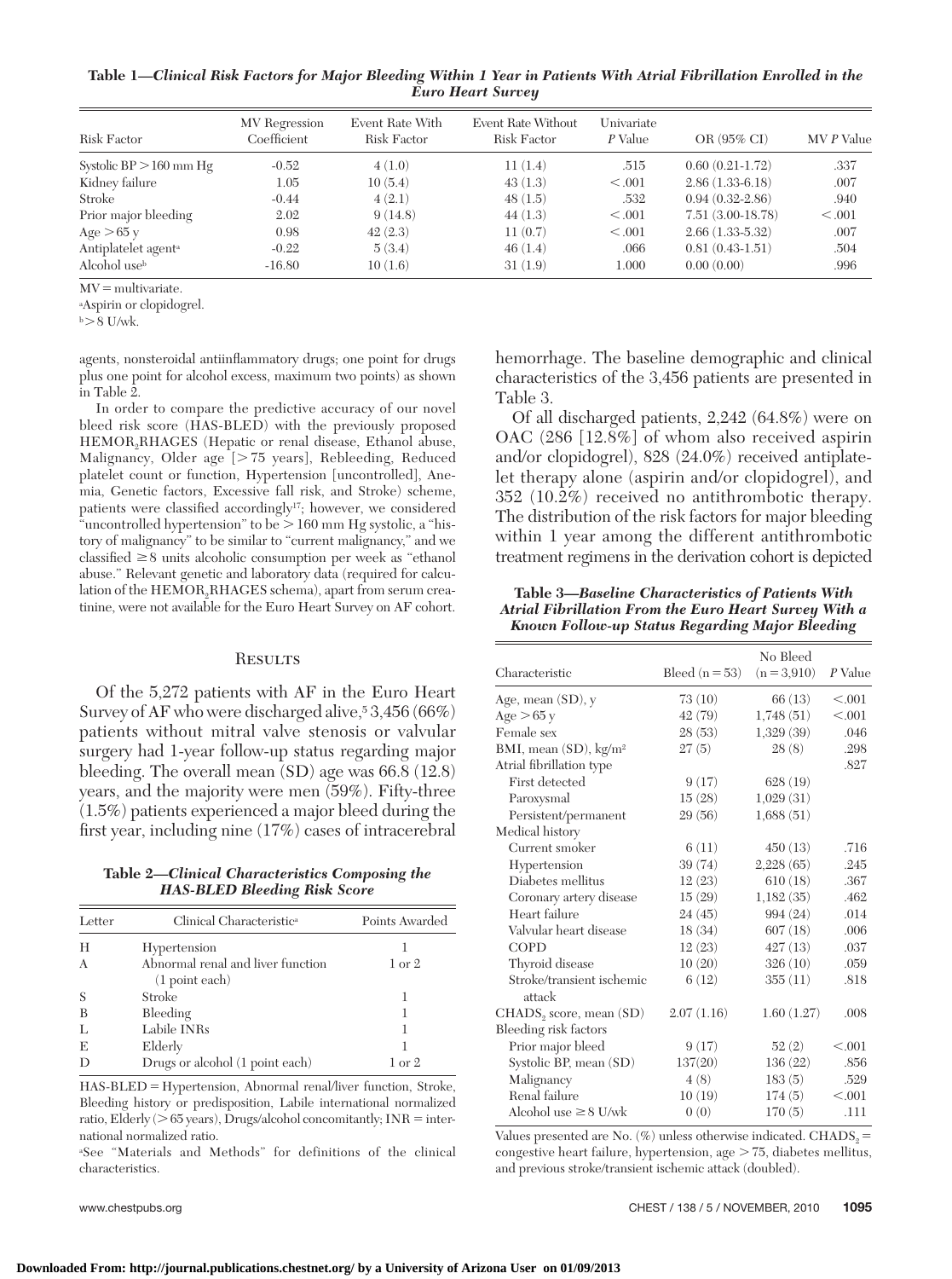in Table 4 . The risk of major bleeding within 1 year in patients with AF in the Euro Heart Survey determined by the novel bleeding risk score, HAS-BLED, is shown in Table 5. The annual bleeding rate increased with the addition of each risk factor from the derivation cohort (Table 5).

 The corresponding unadjusted bleeding rates in patients with OAC, antiplatelet therapy alone, or no antithrombotic treatment were 1.75, 0.97, and 1.42 bleeds per 100 patient-years, respectively. The predictive accuracy in the overall population using significant risk factors in the derivation cohort (C statistic 0.72) was consistent when applied in several subgroups, as shown in Table 6. Application of the new bleeding risk score (HAS-BLED) gave similar C statistics to that derived in the derivation cohort overall (0.72), or when patients were established on OAC at baseline (0.69), or when patients were on OAC plus antiplatelet therapy at baseline (0.78). HAS-BLED substantially improved the predictive accuracy of bleeding risk when patients with AF were receiving antiplatelet therapy alone or in those who were not on antithrombotic therapy at all (with C statistics of 0.91 and 0.85, respectively). The HEMOR<sub>2</sub>RHAGES bleeding scheme had a lower predictive accuracy compared with the new HAS-BLED score, overall or in relation to antithrombotic therapy use, except in the OAC plus antiplatelet therapy subgroup (Table 6).

 Of all the 33 bleeding events in patients discharged with OAC because of a  $\mathrm{CHADS}_2$  (congestive heart failure, hypertension, age  $> 75$  years, diabetes mellitus, and previous stroke/transient ischemic attack [doubled]) score  $\geq 1$ , four (12%) patients had a HAS-BLED-based bleeding risk that outweighed their individual stroke risk. Conversely, of all 1,580 patients discharged with OAC because of a CHADS<sub>2</sub> score  $\geq 1$ who did not suffer a major bleed within 1 year, only 34 (2.2%) had a HAS-BLED-based bleeding risk that outweighed their individual stroke risk. Of all

**Table 4***— Clinical Risk Factors for Major Bleeding Within 1 Year in Patients With Atrial Fibrillation of the Euro Heart Survey According to Antithrombotic Treatment at Discharge* 

| Bleeding Risk Factor        | Oral<br>Anticoagulation<br>$(n = 2, 115)$ | Aspirin/<br>Clopidogrel Neither<br>$(n = 828)$ | $(n = 352)$ |
|-----------------------------|-------------------------------------------|------------------------------------------------|-------------|
| Systolic $BP > 160$ mm $Hg$ | 10.0                                      | 13.4                                           | 13.7        |
| Kidney failure              | 5.3                                       | 4.8                                            | 6.8         |
| Stroke                      | 5.9                                       | 5.0                                            | 3.2         |
| Prior major bleeding        | 1.7                                       | 1.6                                            | 3.2         |
| $Age > 65$ y                | 53.3                                      | 52.8                                           | 42.6        |
| Antiplatelet agent          | 12.1                                      | 100                                            | 0.0         |
| Alcohol use <sup>a</sup>    | 5.7                                       | 4.8                                            | 5.0         |
|                             |                                           |                                                |             |

Data shown as percentages.

 $a \geq 8$  U/wk.

21 patients with a CHADS<sub>2</sub> score  $\geq 1$  discharged without OAC who suffered a stroke within 1 year of follow-up, only one had a HAS-BLED score outweighing the individual stroke risk. Of the patients with CHADS<sub>2</sub> score  $\geq 1$  who were discharged without OAC with a higher HAS-BLED bleeding risk score, all three patients suffered a major bleed.

#### **DISCUSSION**

 Using a derivation cohort based on the large, realworld population of the Euro Heart Survey on AF, we identified four independent risk factors of major bleeding within 1 year (prior major bleeding,  $age \geq 65$  years, clopidogrel use, and kidney failure). Incorporating these risk factors with other established risk factors from systematic reviews and multivariate analyses, 11,13,19 we developed and tested a novel, user-friendly bleeding risk score, HAS-BLED, which demonstrated a good predictive accuracy in the overall Euro Heart survey cohort (C statistic 0.72) but performed particularly well in predicting bleeding risk where antiplatelet therapy was used alone (C statistic 0.91), or no antithrombotic therapy at all (C statistic 0.85). Assessment of both stroke and bleed risk using the CHADS, and HAS-BLED schemas, respectively, in the Euro Heart Survey on AF population would have resulted in withholding OAC therapy in 12% of the patients who suffered a major bleed within 1 year and the initiation of OAC in 95% of the patients at high risk for stroke who were discharged without OAC and had suffered a stroke within 1 year.

With the previously published HEMOR<sub>2</sub>RHAGES schema<sup>17</sup> and others,<sup>11,19</sup> the concept of a risk score for major bleeding in patients with AF is not new. However, our novel, proposed HAS-BLED score has several key advantages over the previously mentioned bleeding risk stratification method. First, the shorter acronym means that physicians have fewer risk factors to memorize when using the HAS-BLED score, thereby increasing the user-friendliness and subsequent clinical application. Furthermore, in contrast to certain risk factors incorporated into the  $HEMOR<sub>2</sub>RHAGES$  score that require laboratory parameters or even genetic testing, 17 all risk factors of the HAS-BLED score are either readily available from the clinical medical history or routinely tested in (new) patients with AF. This characteristic strongly supports its use in all health-care settings and is another significant contributor to its superior userfriendliness. Because less does not necessarily mean more, it is important to note that the predictive accuracy of the HAS-BLED score is broadly similar when compared with the HEMOR<sub>2</sub>RHAGES model in the overall population (C statistic of 0.72 vs 0.66,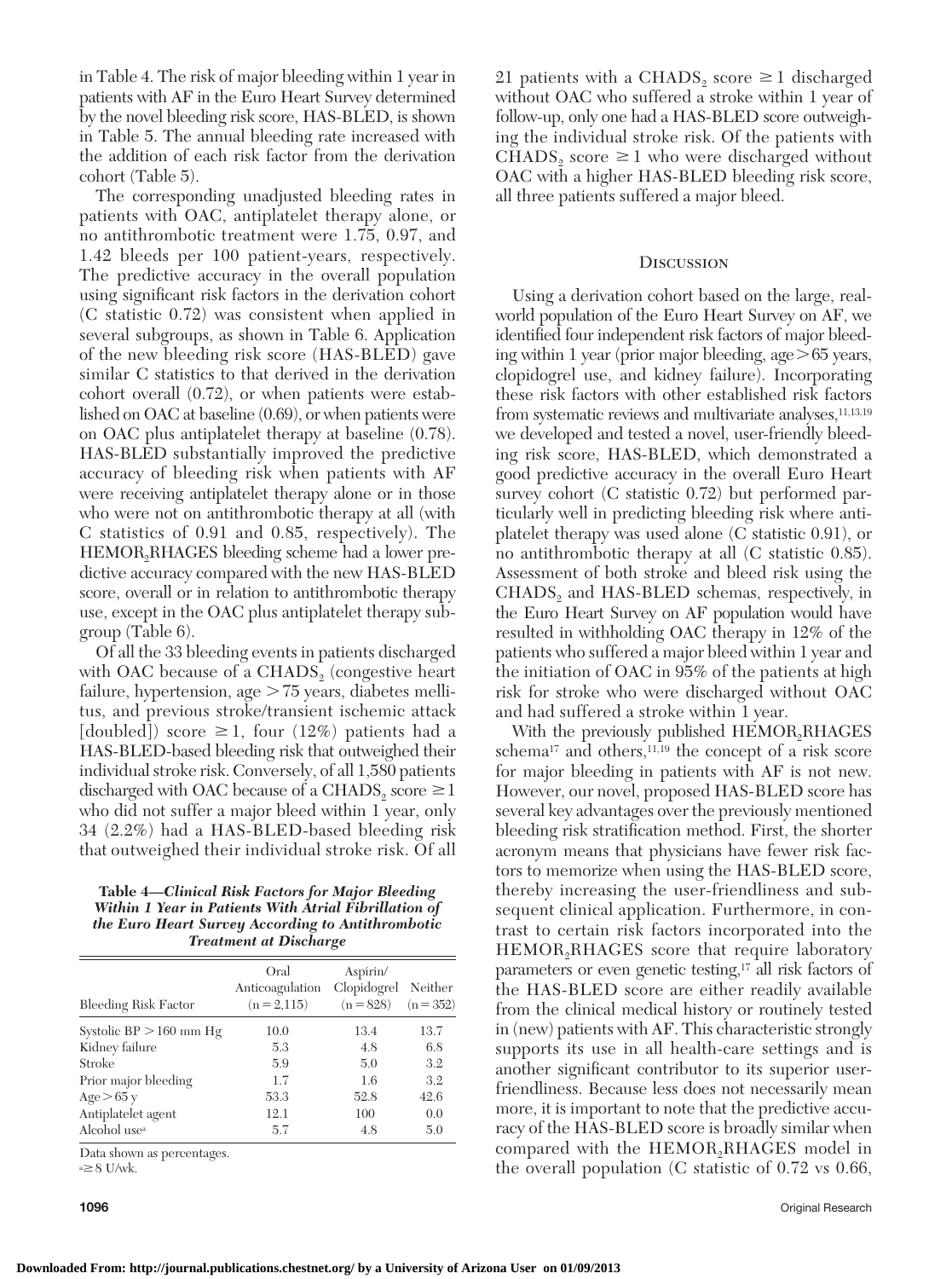**Table 5—** *The Risk of Major Bleeding Within 1 Year in Patients With Atrial Fibrillation Enrolled in the Euro Heart Survey* 

|                     | Derivation Cohort <sup>a</sup> |               |                              | <b>HAS-BLED</b> |               |                              |
|---------------------|--------------------------------|---------------|------------------------------|-----------------|---------------|------------------------------|
| Risk Factors/Score  | No.                            | No. of Bleeds | Bleeds Per 100 Patient-Years | N <sub>o</sub>  | No. of Bleeds | Bleeds Per 100 Patient-Years |
| $\overline{0}$      | 1,517                          | 9             | 0.59                         | 798             | 9             | 1.13                         |
|                     | 1,589                          | 24            | 1.51                         | 1,286           | 13            | 1.02                         |
| $\overline{2}$      | 219                            |               | 3.20                         | 744             | 14            | 1.88                         |
| 3                   | 41                             | 8             | 19.51                        | 187             |               | 3.74                         |
| 4                   | 14                             | 3             | 21.43                        | 46              | 4             | 8.70                         |
| 5                   |                                | $\Omega$      | $\cdots$                     | 8               |               | 12.50                        |
| 6                   |                                |               |                              | 2               | $\theta$      | 0.0                          |
|                     | $\cdots$                       |               |                              | $\theta$        | $\cdots$      | $\cdots$                     |
| 8                   |                                |               | $\cdots$                     |                 | $\cdots$      | $\cdots$                     |
| 9                   | $\cdots$                       |               |                              | $\theta$        | $\cdots$      | $\cdots$                     |
| Any score           | 3,381                          | 51            | 1.51                         | 3,071           | 48            | 1.56                         |
| $P$ value for trend |                                |               | < 0.001                      |                 |               | 0.007                        |

See Table 2 for expansion of abbreviations.

<sup>a</sup>Derivation cohort risk factors in multivariate analysis: bleeding history (given 2 points), age > 65 y, clopidogrel use, and kidney failure (maximum score 5).

respectively). 17 However, the HAS-BLED score was particularly useful when antiplatelet therapy was used alone or no antithrombotic therapy was used at all (C statistics of 0.91 and 0.85, respectively). Although the HAS-BLED score and the  $HEMOR_{2}RHAGES$ model were broadly similar in subjects who were not taking antithrombotic therapy at baseline (C statistics

**Table 6—** *Predictive Power of the Bleeding Risk Scores Used To Assess Risk of Major Bleeding Within 1 Year in Patients With Atrial Fibrillation* 

| Antithrombotic<br>Treatment     | <b>Bleeding Risk Score</b>              | No.   | C Statistic (CI)  |  |  |
|---------------------------------|-----------------------------------------|-------|-------------------|--|--|
| Overall group                   | Derivation cohort <sup>a</sup><br>3,381 |       | $0.72(0.64-0.79)$ |  |  |
|                                 | <b>HAS-BLED</b>                         | 3,071 | $0.72(0.65-0.79)$ |  |  |
|                                 | HEMOR <sub>o</sub> RHAGES <sup>b</sup>  | 3,040 | $0.66(0.57-0.74)$ |  |  |
| OAC alone                       | Derivation cohort                       | 1,947 | $0.68(0.58-0.78)$ |  |  |
|                                 | <b>HAS-BLED</b>                         | 1,722 | $0.69(0.59-0.80)$ |  |  |
|                                 | HEMOR,RHAGES                            | 1,706 | $0.64(0.53-0.75)$ |  |  |
| $OAC + antiplatelet$<br>therapy | Derivation cohort                       | 240   | $0.80(0.68-0.93)$ |  |  |
|                                 | <b>HAS-BLED</b>                         | 239   | $0.78(0.65-0.91)$ |  |  |
|                                 | HEMOR,RHAGES                            | 235   | $0.83(0.74-0.91)$ |  |  |
| Antiplatelet<br>therapy alone   | Derivation cohort                       | 788   | $0.74(0.52-0.97)$ |  |  |
|                                 | <b>HAS-BLED</b>                         | 753   | $0.91(0.83-1.00)$ |  |  |
|                                 | HEMOR,RHAGES                            | 728   | $0.83(0.68-0.98)$ |  |  |
| No antithrombotic<br>therapy    | Derivation cohort                       | 348   | $0.75(0.51-0.99)$ |  |  |
|                                 | <b>HAS-BLED</b>                         | 315   | $0.85(0.00-1.00)$ |  |  |
|                                 | HEMOR,RHAGES                            | 311   | $0.81(0.00-1.00)$ |  |  |

HEMOR<sub>2</sub>RHAGES = Hepatic or renal disease, Ethanol abuse, Malignancy, Older age (> 75 years), Rebleeding, Reduced platelet count or function, Hypertension (uncontrolled), Anemia, Genetic factors, Excessive fall risk, and Stroke;  $OAC = \text{oral anticoagulation}$ . See Table 2 for expansion of other abbreviation.

<sup>a</sup>Derivation cohort risk factors: bleeding history, age > 65 y, clopidogrel use, and kidney failure.

b Classifying bleeding risk by antithrombotic therapy use with the HEMOR<sub>2</sub>RHAGES scheme resulted in mean scores of 1.17, 1.17, 1.31, 1.24, and 1.07, respectively.

of 0.85 vs 0.81, respectively), the HAS-BLED score is simpler. This score would be particularly useful in everyday clinical practice, when making decisions on whether OAC can be initiated in a patient newly diagnosed with AF who is not taking any antithrombotic therapy, 12 or when antiplatelet therapy (or Nonsteroidal antiinflammatory drugs) use is being considered, for example, in the setting of coronary artery disease. 20

 As mentioned previously, balancing the individual risk of bleeding and stroke is difficult<sup>21</sup> but of the utmost importance to maximize appropriate antithrombotic therapy and minimize adverse events in patients with AF, resulting in a net clinical benefit for the treated patient. In daily clinical practice, the  $\text{CHADS}_2$ index<sup>8</sup> is a widely used tool to stratify stroke risk in patients with AF. For now, the  $HEMOR_{2}RHACES$ score is the only suitable counterpart available to assess the risk of bleeding in AF patients. 17 Closer examination of the risk factors composing the  $\text{CHADS}_2$  and HEMOR<sub>2</sub>RHAGES schemas reveals an extensive overlap between risk factors for bleeding and stroke, which has obvious drawbacks.<sup>8,17</sup> Indeed, the patients at highest stroke and thromboembolic risk are paradoxically more likely to sustain bleeding complications. This may lead to confusion when trying to decide on the most appropriate antithrombotic regimen to balance the risks of bleeding against the risk of stroke, thereby limiting the applicability of such schemas.

The trade-off in terms of the benefits and risks of OAC using the CHADS<sub>2</sub> index and HAS-BLED score demonstrates that in the vast majority of patients with AF who require OAC (CHADS<sub>2</sub> index  $\geq$ 2) the risk of bleeding outweighs the potential benefit of OAC if the HAS-BLED bleed score exceeds the individual  $\text{CHADS}_2$  index. In the case of a  $\text{CHADS}_2$  score of 1, the HAS-BLED score must exceed 2 for the potential harm caused by OAC to offset its beneficial effect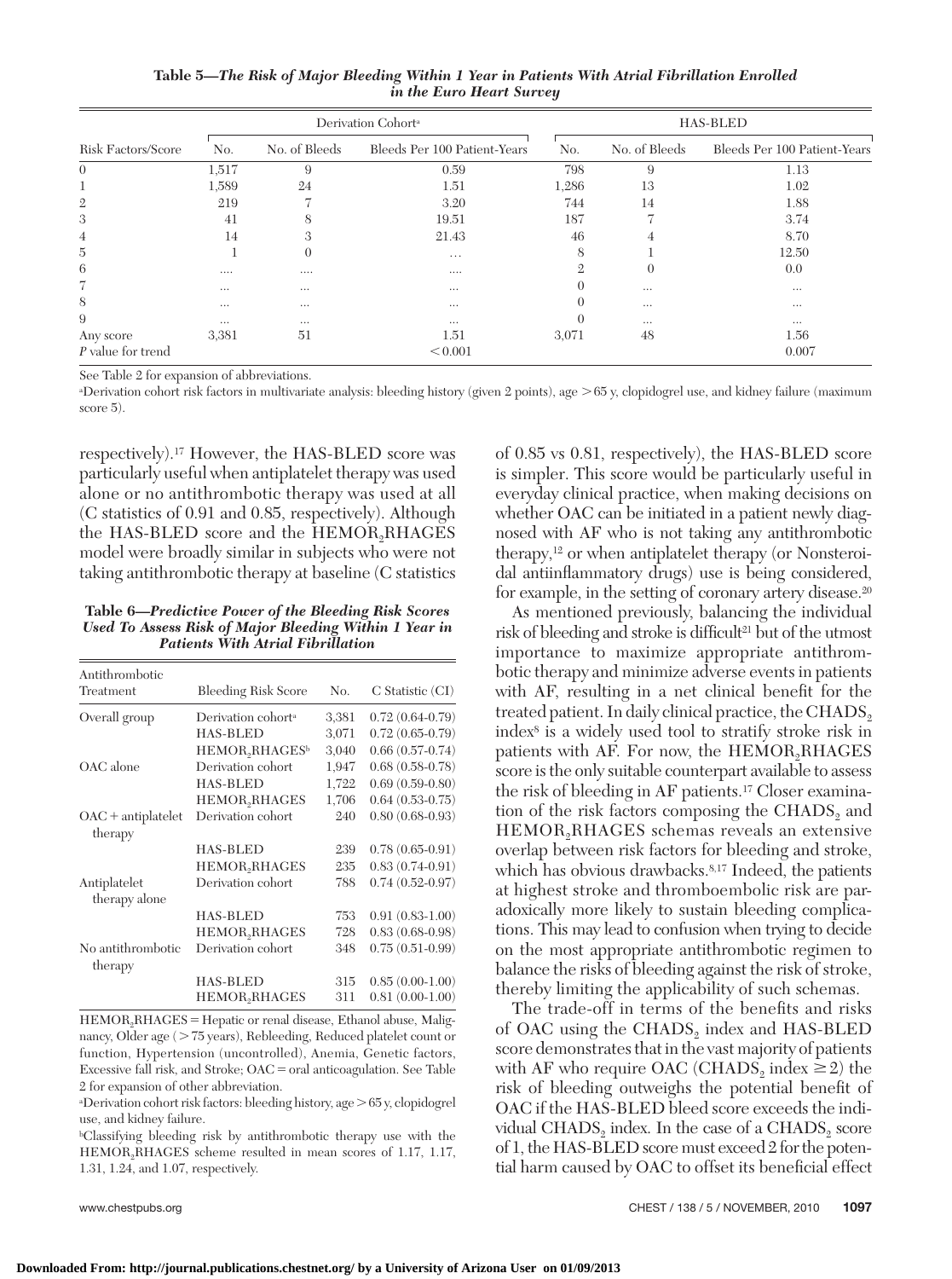on stroke risk reduction. Appropriate use of this practical rule in the Euro Heart Survey on AF population could have prevented more than one out of every 10 (4/33) of the major bleeds. However, 34/1,580 (2.2%) of the patients with a CHADS<sub>2</sub> score  $\geq 1$  discharged with OAC who did not suffer a major bleed within 1 year would have been denied OAC because of a HAS-BLED bleed risk outweighing their stroke risk.

 The potential impact on current clinical practice of the novel HAS-BLED score is underlined by the recently published Atrial Fibrillation Clopidogrel Trial with Irbesartan for Prevention of Vascular Events-A  $(ACTIVE-A)$  trial.<sup>22</sup> This large randomized clinical trial was designed to compare the preventive effect on all-cause vascular events of clopidogrel plus aspirin vs aspirin alone in patients with AF deemed unsuitable for OAC treatment. In half ( $n = \sim 3,500$ ) of these patients with AF with a high stroke risk, the most common applied classification was "unsuitable" for OAC," which was solely based on physician clinical judgment, without the presence of any predefined risk factor of bleeding or other objective risk scoring. Perhaps this reflects physicians' uncertainty about what to consider as true risk factors of bleeding and their fear of potential iatrogenic harm caused by OAC use.

 Given the recent promising results of the Randomized Evaluation of Long-Term Anticoagulation Therapy  $(RE-LY)$  trial,<sup>23</sup> patients assessed as being at higher bleeding risk using the novel HAS-BLED score could be prescribed the lower dose (110 mg bid) of the oral direct thrombin inhibitor, dabigatran, which demonstrated a significant reduction in major bleeding compared with warfarin, with a similar stroke risk reduction to warfarin, whereas those at lower bleeding risk could be prescribed dabigatran 150 mg bid, which offers superior efficacy but a similar major bleeding risk to warfarin.<sup>24</sup> Further, the HAS-BLED score could also be used to identify patients who may benefit from a left atrial appendage occlusion device<sup>25</sup> (ie, patients at high risk of ischemic stroke who have such an increased risk of bleeding that OAC is contraindicated). Thus, physicians initiating OAC (whether with the vitamin K antagonist or new oral anticoagulants, such as dabigatran) in a patient with AF could use the HAS-BLED score to assess the potential bleeding risk and feel more confident in prescribing OAC as appropriate or refer the patient for implantation of a left atrial appendage occlusion device. Indeed, bleeding risk scores should also be validated in dabigatran-treated patients, as well as those being considered for left atrial appendage occlusion devices.

#### *Limitations*

 The HAS-BLED score needs to be validated in at least one other large contemporary cohort of patients

with AF before it can be widely implemented into daily practice. Potential selection bias might have occurred because of 25% missing data regarding the occurrence of major bleeding during the follow-up period. Patients who were lost to follow-up were likely to have had more comorbidities and transferred to nursing homes or even have died, which might have led to underestimation of the overall bleeding rate. Also, we recognize that the limited number of major bleeds and the relatively short follow-up period make it possible that other important risk factors for bleeding were not identified. Indeed, bleeding may occur following changes to warfarin (eg, for surgery or interventions such as pacemaker implant) with institution of bridging therapy with low-molecular heparin. We also did not consider thyroid disease in our model, as this had not been identified as a bleeding risk in prior systematic reviews<sup>11-13</sup>; however, some pathophysiologic plausibility is possible, since hypothyroidism has been described to cause acquired von Willebrand disease associated with low factor VIII levels and platelet dysfunction. 26 Of note, there is an improved predictive power of the HAS-BLED score over the  $HEMOR_{2}$ -RHAGES score in patients treated with antiplatelet therapy (or nonsteroidal antiinflammatory drugs) or no antithrombotic therapy at all (Table 6).

 The risk of major bleeding (especially intracranial hemorrhage) is increased with advanced age.<sup>26-28</sup> Of note, the risk of major hemorrhage can be similar among elderly patients receiving warfarin and aspirin. 29 The relatively small numbers of bleeding events and the modest number of very elderly patients in our cohort makes it rather difficult to draw too many firm conclusions by introducing different weights to different age categories (eg, one point for age 65-74 years, two points for age 75-84 years, three points for  $age \geq 85 \text{ years}, and so forth, as well as introducing$ additional complexity to our simple HAS-BLED scoring system. Also, age is a continuous (rather than categorized) risk for bleeding (as well as stroke) and the biologic age of an elderly patient is probably more relevant to bleeding risk than the chronologic age. It must be stressed that in many instances, bleeding risk among the elderly is multifactorial<sup>30</sup> and is often the result of associated comorbidities, high anticoagulation intensity, and labile INRs in this population. 11-13 The HAS-BLED score already takes some of these aspects into account, allowing cumulative assessment of risk factors for bleeding. In the present analysis, the HAS-BLED score already outperforms the HEMOR<sub>2</sub>RHAGES bleeding scheme, which was an attempt by Gage et al<sup>17</sup> to have a simple method of bleeding assessment. Future validation and refinement of HAS-BLED among a huge elderly AF population with prolonged follow-up may address the issue of age as a continuous variable for bleeding risk.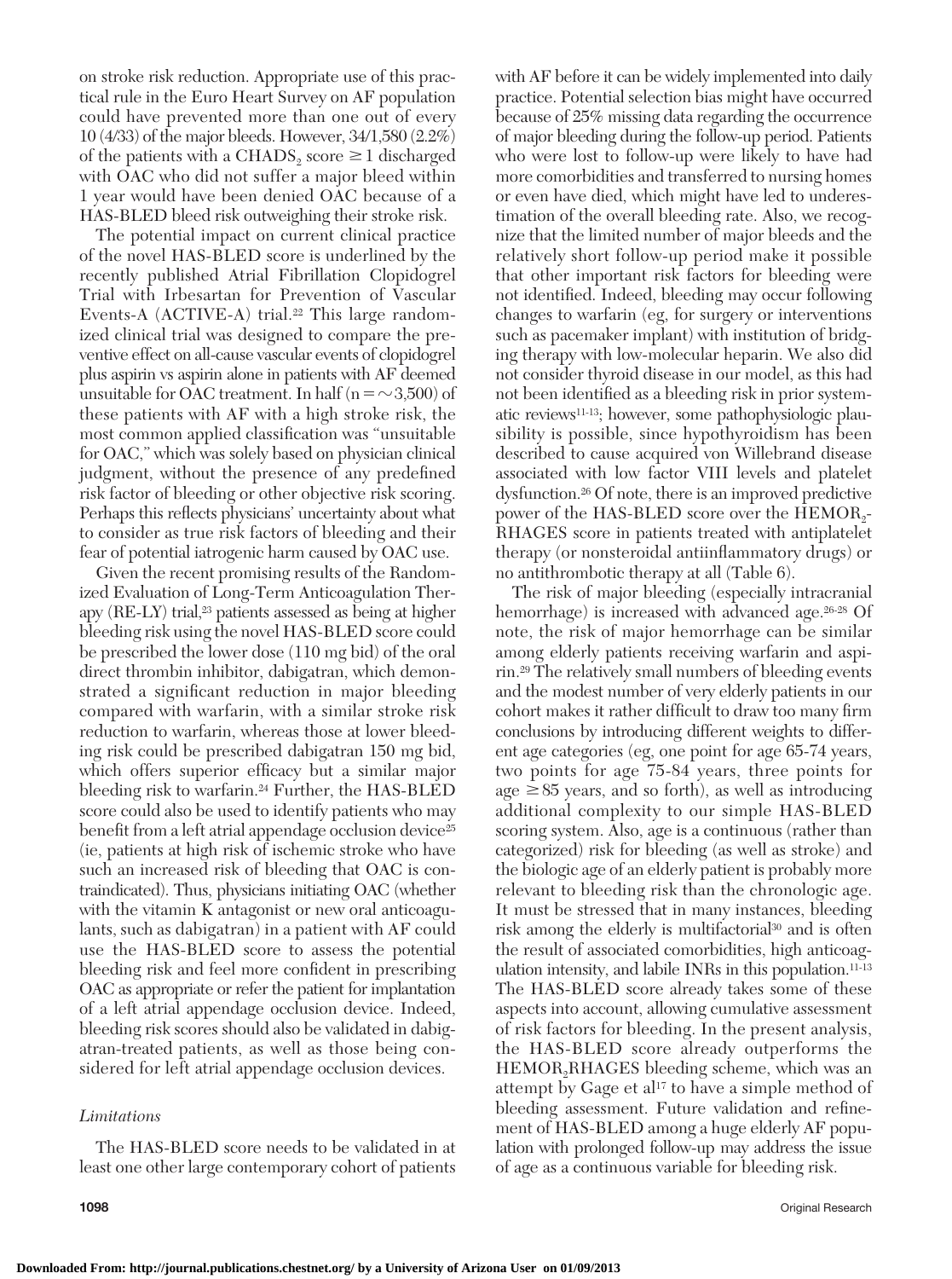Finally, data about INR control are obviously not available when having to decide on starting OAC for the first time in a patient. When on OAC, the INR is often elevated at the time of admission for a bleeding event, but it is unknown which measure of INR control best predicts bleeding in such a manner that clinical action could prevent the bleeding. We did not include actual INR values during follow-up but acknowledge its importance as risk factor of bleeding. 19 Of note, the current alternative  $(HEMOR<sub>2</sub>RHAGES \text{ model})$  was also developed without the availability of INR values.<sup>17</sup>

#### **CONCLUSION**

 We propose a novel bleeding risk score, HAS-BLED, that provides an easy, practical tool to assess the individual bleeding risk of patients with AF. The use of this simple score may potentially support clinical decision making regarding antithrombotic therapy for stroke prevention.

#### **ACKNOWLEDGMENTS**

**Author contributions:** *Dr Pisters:* contributed to statistical analyses, data interpretation, and drafting of the manuscript.

*Dr Lane:* contributed to drafting and revision of the manuscript. *Dr Nieuwlaat:* contributed to statistical analyses, data interpretation, and drafting of the manuscript.

*Dr de Vos:* contributed to drafting and revision of the manuscript. *Dr Crijns:* contributed to drafting and revision of the manuscript.

*Dr Lip:* contributed to study design and hypothesis, concept of the HAS-BLED score (the Birmingham Atrial Fibrillation Bleeding Risk schema), data interpretation, drafting of manuscript, and revisions.

Financial/nonfinancial disclosures: The authors have reported to *CHEST* the following conflicts of interest: Dr Pisters has consulting fees from Bayer and Boehringel Ingelheim and lecture fees from Boehringer Ingelheim. Dr Lane is the recipient of an investigator-initiated educational grant from Bayer Healthcare and has received sponsorship to attend the European Society of Cardiology Congress 2009 from AstraZeneca. Dr Crijn has received consulting fees from Boehringer Ingelheim, Sanofi -Aventis, and AstraZeneca; grant support from St. Jude Medical, Boston Scientific, Boehringer Ingelheim, Sanofi-Aventis, Medapharma, and Merck; and honoraria from Medtronic, Sanofi -Aventis, Medapharma, Merck, Boehringer Ingelheim, and Biosense Webster. Dr Lip has served as a consultant for Bayer, Astellas, Merck, AstraZeneca, Sanofi -Aventis, Aryx, Portola, Biotronic, and Boehringher Ingelheim, and has been on the speakers bureau for Bayer, Boehringher Ingelheim, and Sanofi -Aventis. Drs Nieuwlaat and de Vos have reported that no potential conflicts of interest exist with any companies/organizations whose products or services may be discussed in this article.

**Other contributions:** We thank the Euro Heart Survey team, national coordinators, investigators, and data collection officers for performing the survey.

#### **REFERENCES**

1. Wolf PA, Abbott RD, Kannel WB. Atrial fibrillation as an independent risk factor for stroke: the Framingham Study. *Stroke*. 1991;22(8):983-988.

- 2. Risk factors for stroke and efficacy of antithrombotic therapy in atrial fibrillation. Analysis of pooled data from five randomized controlled trials. *Arch Intern Med.* 1994;154(13): 1449-1457.
- 3 . Hart RG , Pearce LA , Aguilar MI . Meta-analysis: antithrombotic therapy to prevent stroke in patients who have nonvalvular atrial fibrillation. *Ann Intern Med.* 2007;146(12):857-867.
- 4. Fuster V, Rydén LE, Cannom DS, et al; European Heart Rhythm Association; Heart Rhythm Society; American College of Cardiology; American Heart Association Task Force on Practice Guidelines; European Society of Cardiology Committee for Practice Guidelines; Writing Committee to Revise the 2001 Guidelines for the Management of Patients With Atrial Fibrillation . ACC/AHA/ESC 2006 guidelines for the management of patients with atrial fibrillation—executive summary: a report of the American College of Cardiology/ American Heart Association Task Force on Practice Guidelines and the European Society of Cardiology Committee for Practice Guidelines (Writing Committee to Revise the 2001 Guidelines for the Management of Patients With Atrial Fibrillation). *J Am Coll Cardiol*. 2006;48(4):854-906.
- 5. Nieuwlaat R, Capucci A, Camm AJ, et al; European Heart Survey Investigators. Atrial fibrillation management: a prospective survey in ESC member countries: the Euro Heart Survey on Atrial Fibrillation. *Eur Heart J.* 2005;26(22):2422-2434.
- 6. Heeringa J, van der Kuip DA, Hofman A, et al. Prevalence, incidence and lifetime risk of atrial fibrillation: the Rotterdam study. *Eur Heart J.* 2006;27(8):949-953.
- 7. Miyasaka Y, Barnes ME, Gersh BJ, et al. Secular trends in incidence of atrial fibrillation in Olmsted County, Minnesota, 1980 to 2000, and implications on the projections for future prevalence. *Circulation*. 2006;114(2):119-125.
- 8. Gage BF, Waterman AD, Shannon W, Boechler M, Rich MW, Radford MJ. Validation of clinical classification schemes for predicting stroke: results from the National Registry of Atrial Fibrillation. *JAMA*. 2001;285(22):2864-2870.
- 9. Nieuwlaat R, Capucci A, Lip GY, et al; Euro Heart Survey Investigators . Antithrombotic treatment in real-life atrial fibrillation patients: a report from the Euro Heart Survey on Atrial Fibrillation. *Eur Heart J.* 2006;27(24):3018-3026.
- 10. Waldo AL, Becker RC, Tapson VF, Colgan KJ; NABOR Steering Committee. Hospitalized patients with atrial fibrillation and a high risk of stroke are not being provided with adequate anticoagulation . *J Am Coll Cardiol* . 2005;46(9):1729-1736.
- 11. Palareti G, Cosmi B. Bleeding with anticoagulation therapywho is at risk, and how best to identify such patients . *Thromb*  Haemost. 2009;102(2):268-278.
- 12. National Collaborating Centre for Chronic Conditions . *Atrial Fibrillation: National Clinical Guideline for Management in Primary and Secondary Care.* London, England: Royal College of Physicians.
- 13. Hughes M, Lip GY; Guideline Development Group for the NICE national clinical guideline for management of atrial fibrillation in primary and secondary care . Risk factors for anticoagulation-related bleeding complications in patients with atrial fibrillation: a systematic review. *QJM*. 2007;100(10):599-607.
- 14. Beyth RJ, Quinn LM, Landefeld CS. Prospective evaluation of an index for predicting the risk of major bleeding in outpatients treated with warfarin. *Am J Med.* 1998;105(2):91-99.
- 15. Kuijer PM, Hutten BA, Prins MH, Büller HR. Prediction of the risk of bleeding during anticoagulant treatment for venous thromboembolism. *Arch Intern Med.* 1999;159(5):457-460.
- 16. Shireman TI, Howard PA, Kresowik TF, Ellerbeck EF. Combined anticoagulant-antiplatelet use and major bleeding events in elderly atrial fibrillation patients. Stroke. 2004; 35(10):2362-2367.